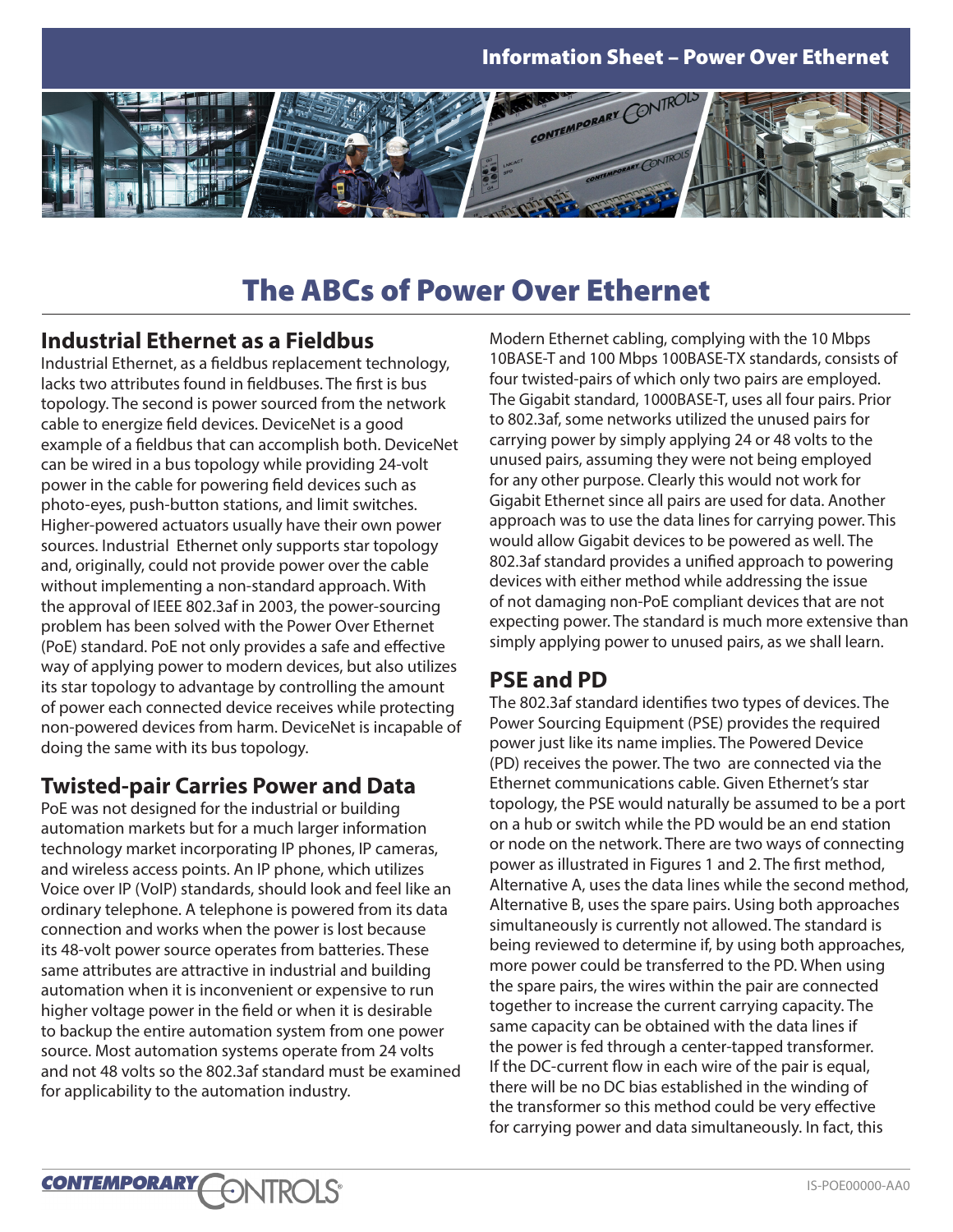method is the only one possible with Gigabit Ethernet since no spare pairs exist. Different PSEs can be designed to source power differently, one using the data lines and the other using the spare pairs. One PD must be able to work with either type of PSE, making the PD design a bit more complex.



*Figure 1 — Alternative A. Signal pairs carry both data and power. Polarity is indeterminate.*





The power being supplied by the PSE is a nominal 48 volts (44 to 57 volts). When using the spare pairs for power, the voltage polarity is defined. When using the data pairs for power, the polarity is undefined. This requires the PD to accept either polarity and still function — because a crossover cable might connect the PSE and the PD. Normally, a straight-through cable is used to connect a switch to an end device (as in Figure 1). The end device is wired as an MDI and the switch is wired as an MDIX. The "X" means that the switch implements an internal crossover function whereby transmitters on the switch connect to receivers on the end device, and receivers on

the switch connect to transmitters on the end device. If two MDI-compliant devices need to communicate to one another (an end device to another end device), then a crossover cable is required for the equivalent connection. Modern switches have a feature called Auto-MDIX where the switch port adjusts to either a straight-through or crossover cable and still function with an end device or another switch port. A crossover cable matches data pairs so that pins 1 and 2 on one side connect to 3 and 6 on the other. Likewise, pins 3 and 6 are matched up with 1 and 2. Consequently, the voltage polarity on the data pairs will invert through a cross-over cable. To guard against this reverse-voltage condition, an auto-polarity circuit must be used at the PD so the PD will experience no polarity change. Crossover cables do not affect the spare pairs, but to be safe, it is best to incorporate auto-polarity on the spare pairs as well.

### **End-point and Mid-span PSEs**

There are two kinds of PSEs. The first is an end-point PSE (Figures 3 and 4) where the power-sourcing equipment is within the hub or switch. The Ethernet switch now becomes a Power-Sourcing Ethernet switch — adding complexity and expense. However, field cabling is not disturbed. In terms of data handling, the PoE switch is identical to a non-PSE switch. Additional circuitry and an adequate power supply are necessary to serve the powered Ethernet ports, but not all ports need to be powered and often this is done to reduce power supply requirements. A switch-to-switch cascading connection (uplink) needs no powered ports, so non-PoE ports could be present in PoE switches.



*Figure 3 — An end-point PSE can utilize Alternative A or B. Alternative A is shown above.*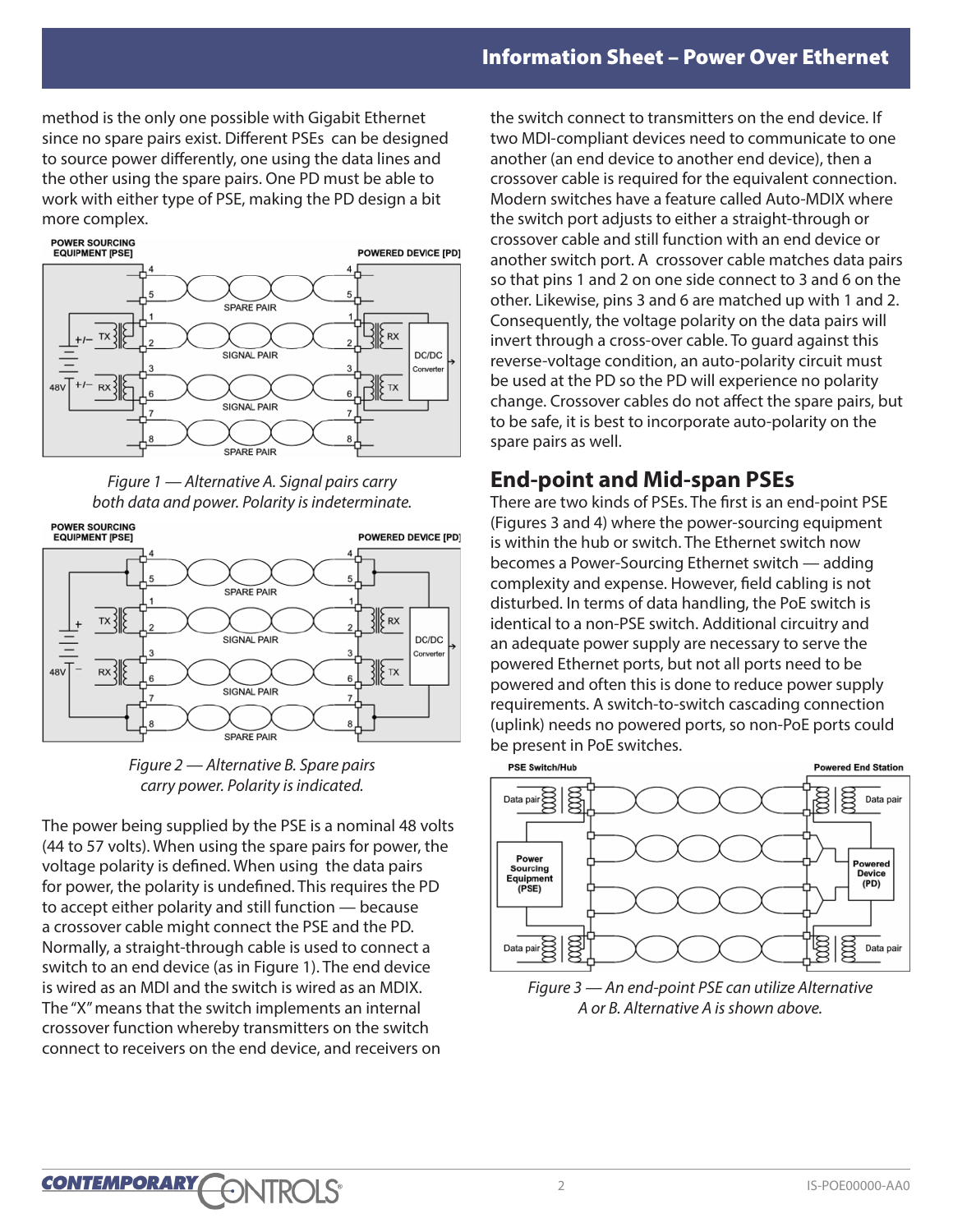



The second type of PSE is the mid-span PSE (see Figure 5) which can reside anywhere within the 100 m length of Ethernet cable attaching a conventional hub or switch port to an end station. The advantage of this device is that standard, off-the-shelf Ethernet switches can be retained in PoE applications since the power comes from the mid-span device and not the switch.

In this application, neither the switch nor the field cabling is disturbed. The mid-span device is not a hub nor a switch but mostly resembles a patch panel with a conventional Ethernet input port and a corresponding powered output port. The downside of it is that it doubles the connections and introduces another piece of equipment to mount and energize. Mid-span devices are beneficial for testing the PoE concept or for operating with legacy equipment during a retrofit.



Midspan PSE, Alternative B

*Figure 5 — A mid-span device can only use Alternative B, so it can not work with Gigabit Ethernet.*

#### **Alternatives A or B**

As mentioned previously, there are two ways of energizing end devices. Power can be applied to either the data pairs or the spare pairs but not both. An end-point PSE

vendor makes the choice. On the other hand, the PD vendor has no choice and must be able to handle either method. Notice in Figure 4 that the PSE vendor decided to power the PD via the spare pairs (Alternative B). No special transformers were used on the PSE data lines. The PSE vendor could have used the data pairs (Alternative A) as shown in Figure 3. Since the PD must accommodate either Alternative A or B, the PD must use center-tapped transformers. The vendor can support both methods but not in the same piece of equipment.

In Figure 5, the mid-span PSE vendor utilized Alternative B — the only choice since the data lines must pass through the mid-span without disruption. Since spare pairs are used, a mid-span device cannot be used with Gigabit Ethernet. Only Alternative A systems can support Gigabit Ethernet. In this situation, the end-point PSE and PD would each need four center-tapped transformers. Regardless of which alternative is being used, there is an electrical isolation issue for the PD. The standard specifies 1500 volt RMS isolation for the transformers and the DC-DC converter in the PD. This eliminates lower-cost converters that have no input transformer. Proper implementation requires transformer isolation on the input to the DC-DC converter. Again, this increases the cost of the PD.

### **Device Identification and Classification**

Power management is possible with 802.3af standard. To protect non-PoE compliant devices from receiving power, an identification process is performed during connection time. Un-attached PSE ports are un-powered in their dormant state. When a device is first attached to a PSE port, it must present itself as a nominal 25k ohm resistance. This is called its Detection Signature, which the PSE tries to identify by applying up to 10.1 volts while measuring the current. Once identified, the PD may or may not participate in a classification process for determining the power that must be reserved for the PD. There are currently four classes of power (0–3) and one reserved class (class 4). Class 0 is the default class indicating the PD will use a minimum of 0.44 watts or as much as the maximum allowed 12.95 watts. The default setting uses no power management. Notice the minimum power requirement. The PSE will remove power from devices that draw less than the minimum. Classes 1–3 offer a range of power (see Table 1). The PSE will apply up to 20.5 volts to determine the class of device by measuring the resulting current. This current signifies the class and is called the Classification Signature. If none of the anticipated currents are measured, the device is deemed class 0 and no power management is possible. In either case, the output voltage